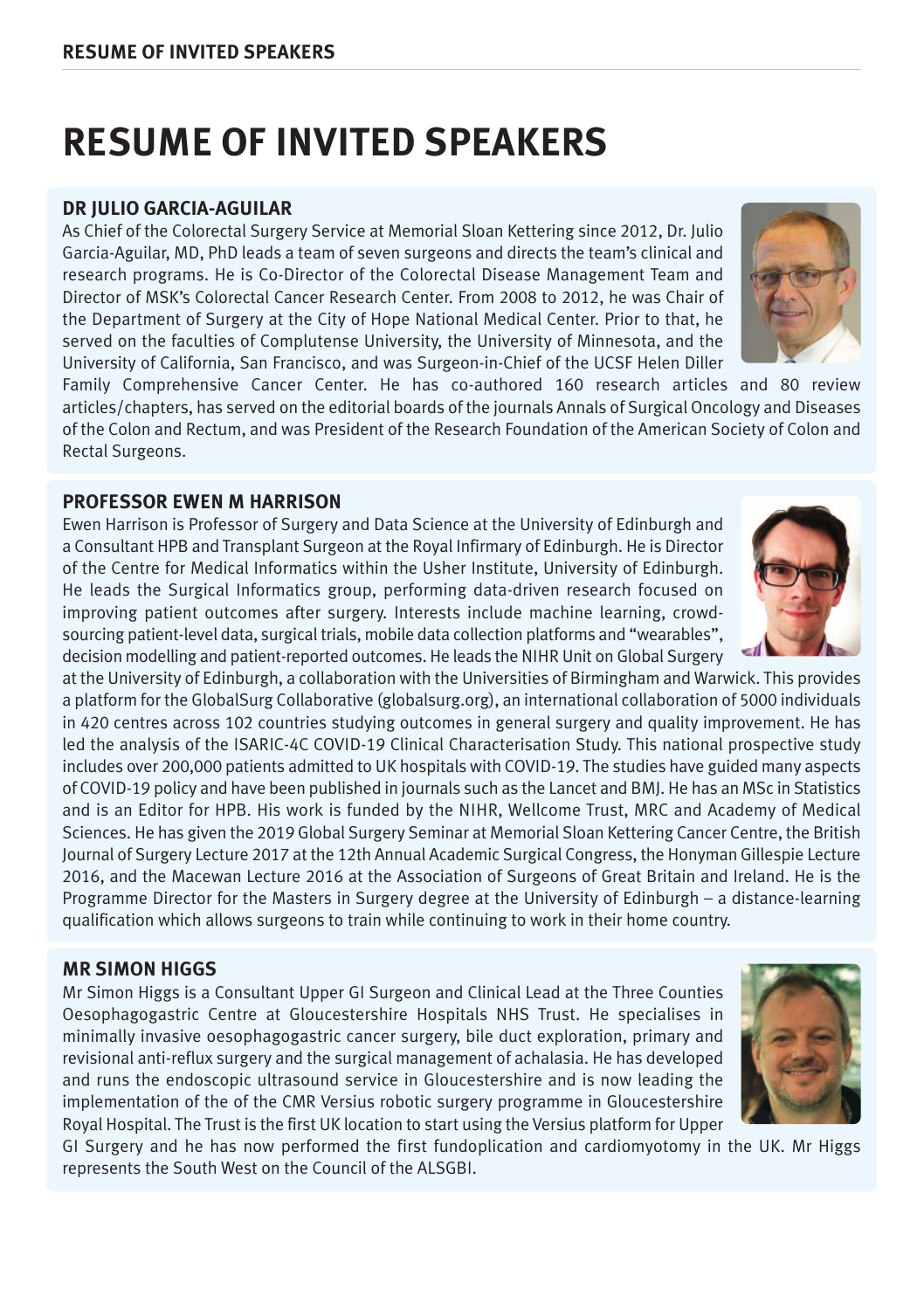#### **MRS CLEO KENINGTON**

Mrs Cleo Kenington is a Consultant Emergency and Upper GI Surgeon working at St George's Hospital, London. She is the ASGBI lead for sustainable surgery and has worked with the UK Health Alliance on Climate change to promote sustainable surgical techniques. She established the Facebook ASGBI Sustainability in Surgery community.

#### **PROFESSOR JIM KHAN**

Jim Khan is a consultant surgeon at Portsmouth Hospitals NHS Trust and Professor of Surgery at the University of Portsmouth. His training included senior registrar at Basingstoke with Professor Heald, the National Laparoscopic Fellowship at Colchester (UK) with Professor Motson and a travelling clinical fellowship at Mayo Clinic Rochester (US). He also travelled to Korea for training in Robotic colorectal surgery with Professor Kim. Professor Khan has been a national trainer in laparoscopic colorectal surgery and European proctor and trainer in robotic colorectal surgery. His research interests include Clinical research in

robotic colorectal cancer surgery, complete mesocolic excision for colon cancer, Quality of life and functional outcomes after low anterior resection, training in laparoscopic & robotic colorectal surgery. He is member of core working groups in robotic surgery at the RCS, ACPGBI, ALSGBI, ESCP and ASCRS

### **MR JAMES KINROSS**

James Kinross is a Senior Lecturer in Colorectal Surgery and a Consultant Surgeon at Imperial College London. His clinical interest is in minimally invasive and robotic surgery for colorectal cancer. He was an NIHR Clinical Lecturer in Surgery and an Ethicon Laparoscopic Fellow in Colorectal Surgery. He was awarded a Royal College of Surgeons of England training fellowship during his PhD on the gut microbiome and he was funded by the Academy of Medical Sciences as an early stage lecturer. He is a visiting Professor at the Royal College of Surgeons of Ireland. He is currently funded by CRUK, DASA, Horizon 2020 and the EPSRC.

He performs translational research into a diverse set of research themes such as digital surgery, robotics, computational and systems biology in surgery and the gut microbiome. He is also funded by the NIHR to perform intra-operative mass spectrometry (known as Real-time Electrospray Ionisation Mass Spectrometry or REIMS) for improving precision in the surgical treatment of colorectal cancer. He is currently the primary supervisor for 5 PhDs and he is co-supervising 7 PhDs.





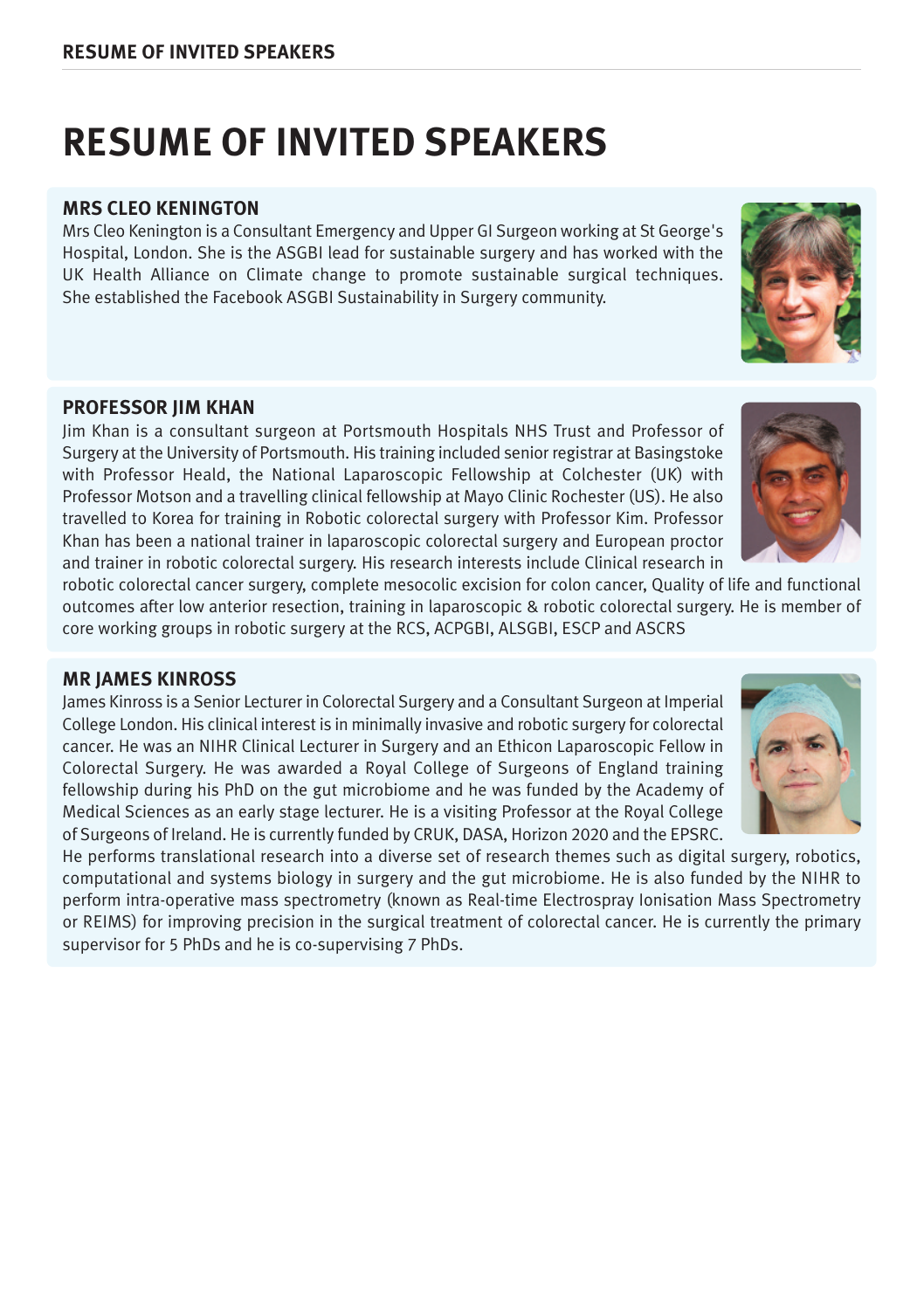### **MISS TAMSIN MORRISON**

Miss Tamsin Morrison: Undertook her Undergraduate training at UCL, London and Core Surgical Training in Yorkshire. She is currently completing her Specialist Training in General Surgery in the East of England Deanery and is an ST8 in Colorectal Surgery at Addenbrooke's Hospital, Cambridge at present. Tamsin is ALSGBI EDI Representative and works with the ALSBGI Academy as the Trainee Lead for Collaborative Research.

#### **PROFESSOR DAVID NOTT**

David Nott, OBE, FRCS gained his medical degree from Manchester University and in 1992 gained his FRCS from the Royal College of Surgeons of England to become a Consultant Surgeon. He is a Consultant Surgeon at St Mary's Hospital where he specialises in vascular and trauma surgery and also performs cancer surgery at the Royal Marsden Hospital. David is an authority in laparoscopic surgery and was the first surgeon to combine laparoscopic and vascular surgery. For the past twenty-five years David has taken unpaid leave each year to work for the aid agencies Médecins Sans Frontières, the International Committee of the

Red Cross and Syria Relief. He has provided surgical treatment to patients in conflict and catastrophe zones in Bosnia, Afghanistan, Sierra Leone, Liberia, Ivory Coast, Chad, Darfur, Yemen, the Democratic Republic of Congo, Haiti, Iraq, Pakistan, Libya, Syria, Central African Republic, Gaza and Nepal. As well as treating patients affected by conflict and catastrophe and raising hundreds of thousands of pounds for charitable causes, David teaches advanced surgical skills to local medics and surgeons when he is abroad. In Britain, he teaches the Surgical Training for the Austere Environment (STAE) course at the Royal College of Surgeons. In 2015 David established the David Nott Foundation with his wife Elly. The Foundation supports surgeons in developing their operating skills forwarzones and austere environments. In 2019, Picador published David's bestselling memoir, *War Doctor*.

### **MR ADAM POWER**

Adam Power is the Managing Director of Elemental Healthcare and Board director of Surgical Innovations PLC. He has been instrumental in many significant innovations in laparoscopic surgery in the UK, having launched the LapBand gastric Band in the mid-1990's and the daVinci operating robot programme in the early 2000's. His particular interest over some 20 years has been the reduction of plastic waste in the operating theatre by developing products christened 'Resposables' alongside Professor Mike McMahon and Surgical Innovations. Over a decade of effort has seen the world catch-up with this project and now Adam works

closely with the NHS and a number of charitable organisations in order to demonstrate with real world data the benefits of a sustainable approach to product selection in the Operating Theatre. At the end of 2021, he retires from full-timework to concentrate on consultancy projects in Robotic Surgery, MIS start-up business development and Sustainability in healthcare with his new company Project Carbon Healthcare Consultancy Ltd.





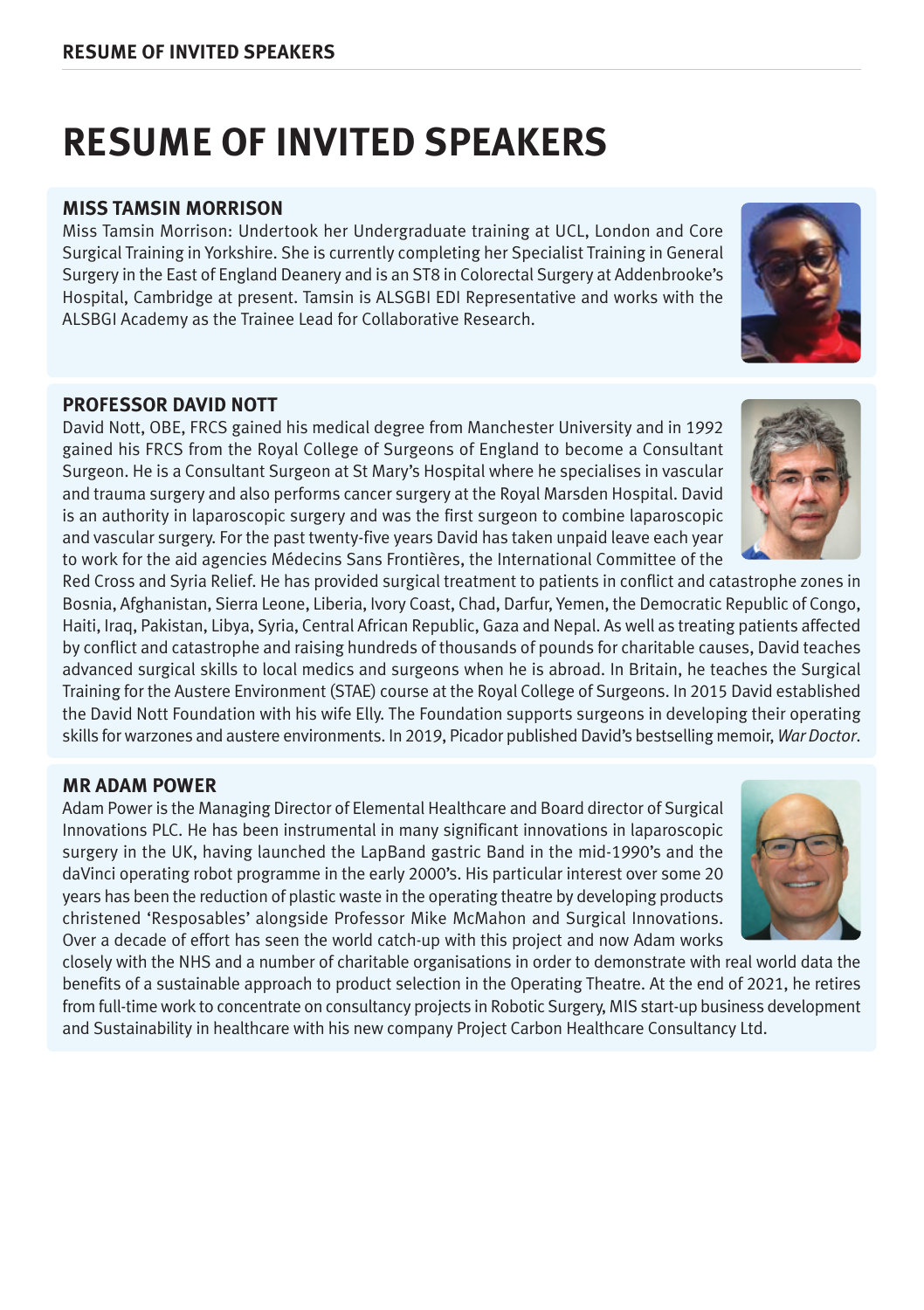#### **MISS CHANTELLE RIZAN**

Chantelle Rizan is an ENT Research Fellow at University Hospitals Sussex NHS Trust and Honorary Clinical Lecturer at Brighton and Sussex Medical School (BSMS). Chantelle is in the last year of her PhD at BSMS in which she uses carbon foot-printing and life cycle assessment methods to identify carbon hotspots within the operating theatre, and to evaluate alternative products and processes with lower environmental impact. This PhD was funded by Health Education England and a Surgical Research Fellowship from the Royal College of Surgeons of England (RCSEng). Her research publications in the field of healthcare sustainability include evaluating the carbon

footprint of PPE used during the COVID-19 pandemic and strategies for mitigation (currently used to inform NHS strategy), systematic review of the carbon footprint of surgery in the global highest impact surgical journal (Annals of Surgery), and invited leading article in the British Journal of Surgery. Chantelle seeks to translate herresearch into practice and to influence policy as a founding member of the RCSEng Sustainability in Surgery working group, and is working with the UK Health and Climate Change Alliance as an academic advisor on a national report on how to meet Net Zero Carbon within surgery. Chantelle's research interest in healthcare systems change began with her Masters of Research using lean management to streamline patient pathways, and she is the former Chair of the Institute of Healthcare Improvement, Brighton Chapter. Chantelle is regularly invited to deliver presentations to national and international audiences on topics related to her research, with past invitations include those from Médecins Sans Frontières, the BMJ and Faculty of Medical Leadership and Management, and the Royal Society of Medicine.

#### **MR BEN TIPNEY (EAES SPEAKER)**

Ben Tipney, founder and Managing Director of MedLed, is a former international athlete, competing in several World Championship events with the Great Britain rowing team, whilst completing his degree in Leadership & Sports Psychology at Reading University. The combination of these experiences laid the foundation for Ben's interest in optimising individual, team and organisational performance, and when forced to retire from competing through injury, Ben turned to coaching and within 4 years had produced National Champion crews and international selections in roles in both the UK and South Africa – culminating in

taking the South African Women's Team in 2010 to their most successful ever World Championship. Ben describes a key realisation in his coaching experience: 'Very often the differentiators between the good crews and the best crews, the good athletes and the best athletes, had nothing to do with rowing. They were almost always the non-technical skills, for example how people managed pressure or how well they worked together as a team'. This realisation led to a desire to apply the principles of high performing teams to other areas, and after several years of working with corporate and individual clients, Ben became drawn to working with teams in healthcare. Ben has been developing and delivering training and support in Human Factors and Performance Improvement to healthcare organisations since 2013, and founded MedLed in 2017 with the desire to broaden the scope of practice and bring together a diverse team with complementary skills. He still actively delivers training, support and coaching, as well as growing and developing the MedLed team. Outside of work, Ben's passions include fishing, rugby, travelling and anything that involves being outside in nature.